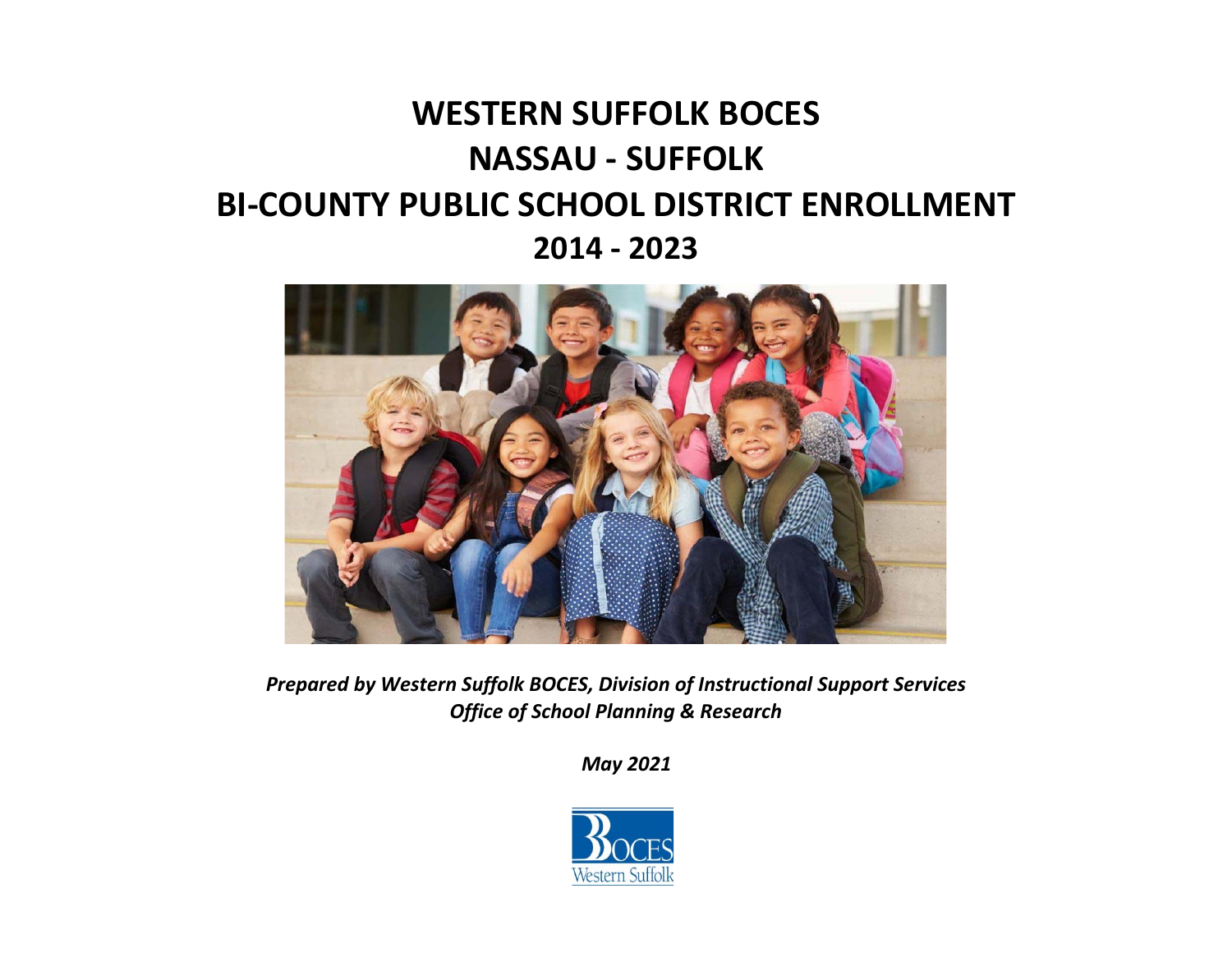# **Western Suffolk BOCES**

**Board of Cooperative Educational Services of Western Suffolk County, New York** 

> **Jeannette Santos, President Ilene Herz, Esq., Vice President James Kaden Brian J. Sales Peter Wunsch Maryann Zumpano**

### **Administration**

**Office of School Planning & Research Division of Instructional Support Services 31 Lee Avenue Wheatley Heights, New York 11798 Tel: 631/595-6802 Fax: 631/623-4913**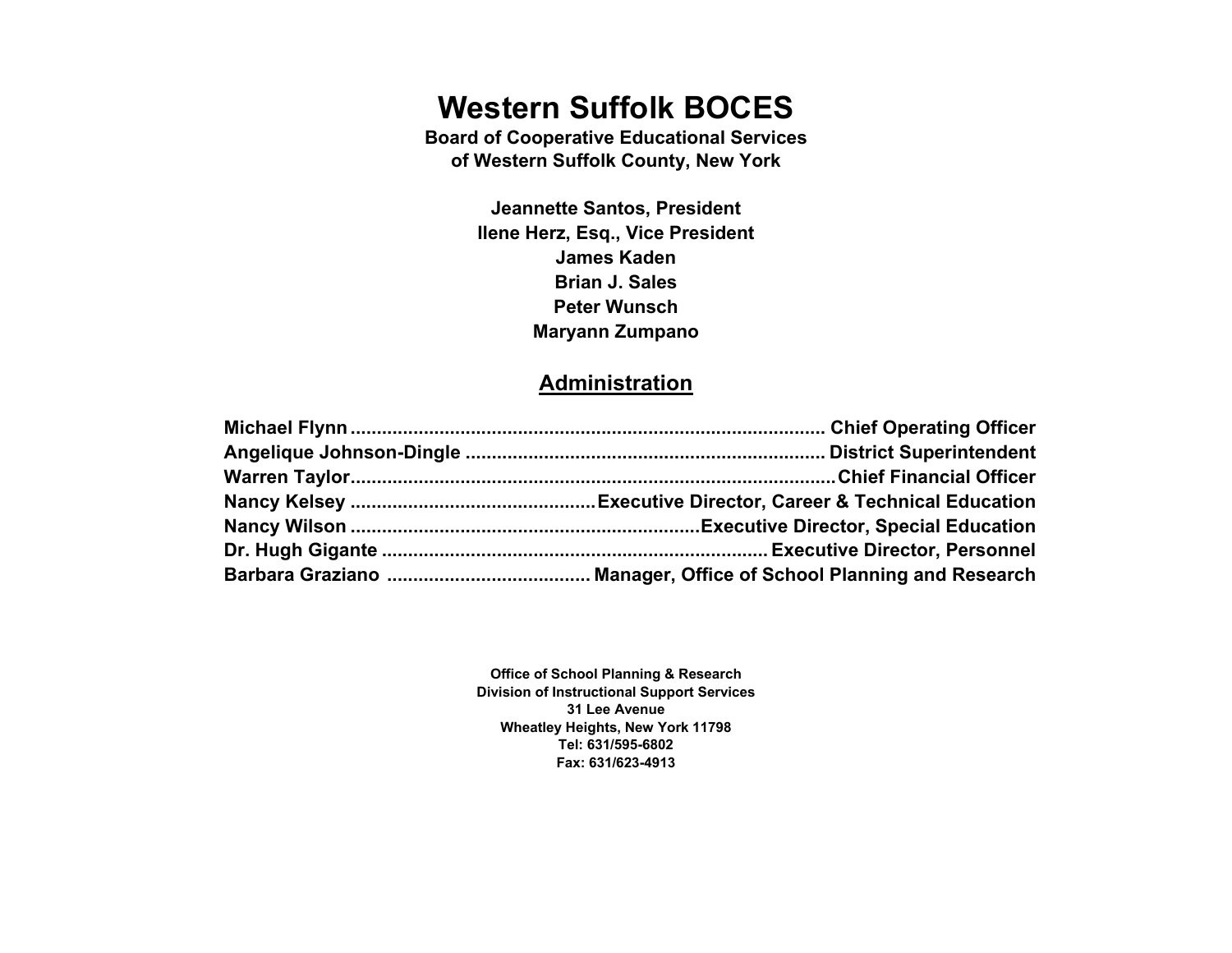#### *May 2021*

#### *Dear Colleagues***,**

We are pleased to provide you with the *Annual Bi‐County Nassau/Suffolk Public School District Enrollment Repor***t** that has been compiled by the *Office of School Planning and Research of Western Suffolk BOCES*. This document provides you with information about historical enrollments (2014‐2020) in the Long Island counties, as well as projected enrollments through 2023.

Enrollment in public school districts on Long Island has declined by 6.1% since 2014, with decreases of 3.5% in Nassau County and 8.3% in Suffolk County. Since 2014, the elementary grade (K - 5) enrollment on Long Island declined 8.8%, while the middle (6 - 8) and high school grades (9 - 12) recorded smaller losses of 3.9 and 4.3%, respectively. The most significant year-to-year decline of the historical period was between 2019 and 2020, with a loss of 10,996 students, or 2.6%. This has been attributed to the pandemic; there are indications of increases in both non-public school enrollment and in the number of children being home‐schooled due to parental concerns regarding Covid‐19.

Projections suggest a smaller decline of 0.3% in the region over the next three years. Through 2023, an additional loss of 4.0% is expected in the middle grades; however, a gain of 1.4% is projected in the elementary grades, while enrollment in the high school grades is projected to remain stable.

Enrollment in public school districts is affected by demographic factors, including the number of children being born in the area, economic and housing trends, non‐public/charter school enrollments and immigration/migration patterns.

#### **Population Changes**

While the population in the United States increased 9.7% between 2000 and 2010, Long Island's population grew by 2.9%; Nassau grew by only 0.4%, while Suffolk grew by 5.2%. More recently, between 2010 and 2019, Nassau County recorded a gain of 1.3%; however, the population in Suffolk County has declined 1.1% between 2000 and 2019. Similar to most counties in New York State, Nassau and Suffolk Counties have been experiencing losses through domestic migration; however, in Nassau County those losses have been offset by international migration and natural increase.

 Long Island's population has experienced demographic changes. Both Nassau and Suffolk Counties saw a decline in the number of children under the age of five between 2000 and 2019. In 2000, 6.5% of Nassau's population and 7.1% of Suffolk's population was under five years of age; by 2019, this group had shrunk to 5.5% of the population in Nassau County and 5.4% in Suffolk County. However, there has been a significant increase in the share of the senior population, which is reflected in the median age of Long Islanders. Nassau County's median age in 2000 was 38.5 years, but rose to 41.7 years in 2019; Suffolk County noted an increase from 36.5 years in 2000 to 41.5 years in 2019. The 2019 median age in both counties is higher than New York State's median age (38.8 years) and the nation's (38.1 years) median age.

#### **Births**

Provisional data released by *the National Center for Health Statistics* indicates that births in the U.S. declined for the sixth consecutive year in 2020, marking the lowest number since 1979. Births in New York State echo the national trend; 2020 births (provisional data) reflect a drop of 5.6% when compared to the prior year (county birth data for 2019 & 2020 is not yet available). This trend has been linked to various factors, including significant student loan debt and high rental prices, which forced many young people to continue to live with their parents and to delay marriage and children. This has contributed to the declines in the number of pre‐school and early school‐age children.

#### **Immigration**

Immigration is a large contributor to population growth in the United States. According to the 2019 American Community Survey, foreign-born residents in the United States account for almost 14% of the total population. Approximately half of these immigrants were born in Latin America (50.6 percent). Foreign-born residents in New York State represent almost 23% of the total population, while the foreign-born in Nassau and Suffolk Counties comprise 22.4% and 15.6% of the populations, respectively. Of the foreign‐born population on Long Island, 51% in Nassau County and 59% in Suffolk County were born in Latin America. In addition, there has been significant growth in the Asian segment in the United States, New York State and on Long Island. In 2019,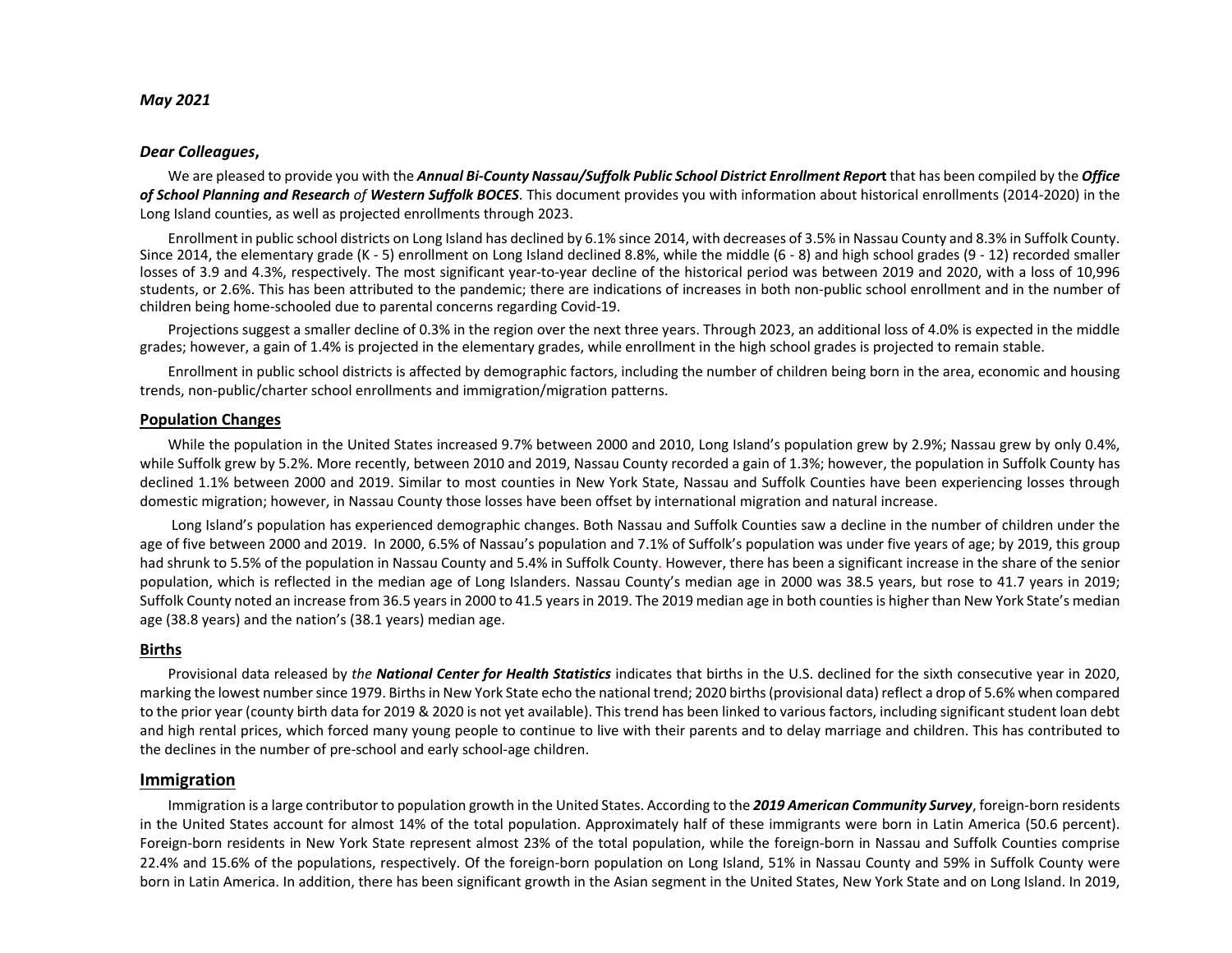foreign-born residents from Asian countries accounted for approximately 31% of the immigrant population in the United States and 29% of the foreign-born population in New York State; on Long Island, 32% and 21% of the immigrant populations in Nassau and Suffolk Counties, respectively, were born in Asian countries. An increasing percentage of foreign‐born residents living on Long Island reported that a language other than English is spoken at home when compared to figures reported in the 2000 Census. Numerous districts have implemented programmatic and space modifications in order to meet the needs of the growing population of bilingual and English language learners.

#### **Housing Market**

As the COVID‐19 pandemic forced the shutdown of the economy in March 2020, housing activity on Long Island, for the most part, came to a halt. Subsequently, the market has rebounded in 2021, spurred by strong buyer demand and record low mortgage rates. However, a lack of available homes for sale is driving up median sale prices to historical highs in many communities on Long Island. As reported by **OneKey MLS**, in April 2021, the median home price in Nassau County was \$630,000, compared to \$556,750 in April 2020. In Suffolk County the median home price increased to \$480,000 in April 2021, compared to \$425,000 in April of the prior year. This factor, combined with high property taxes, presents challenges for many first-time home buyers attempting to enter the housing market.

These demographic factors impact school district enrollments. It is recommended that administrators remain current with the economic trends that are developing within their districts, as well as recent enrollment and demographic trends.

Western Suffolk BOCES is available to support you in long-range planning by offering experienced, objective assistance in the following areas:

- ◈ *Demographics* – an analysis of population, births, housing, resident characteristics and non‐public school enrollment.
- ◈ *Enrollment* – an analysis of historical enrollment trends and future enrollment projections for the district as a whole, for specific grade sub‐sets, and for individual schools.
- ◈ *Facilities* – an analysis of each facility's capacity with an assessment of the impact of projected enrollment on future facility utilization and program delivery.
- ◈ *Future Organization* – a presentation of organizational alternatives, suited to district policy, allowing for equity in districts' schools, continued program excellence and implementation of educational goals.
- ◈ *GIS Application* – a tool for rezoning or redistricting.

Please call the Office of School Planning & Research (631‐595‐6802) if you would like to discuss our services and how we may promote your district's goals.

| Angelique Johnson-Dingle | Barbara |
|--------------------------|---------|
| District Superintendent  | Manaaer |

#### *Angelique Johnson‐Dingle Barbara Graziano*

*Office of School Planning & Research* 

*Sources: US Census Bureau, NYS Education Department, National Center for Health Statistics, OneKey MLS*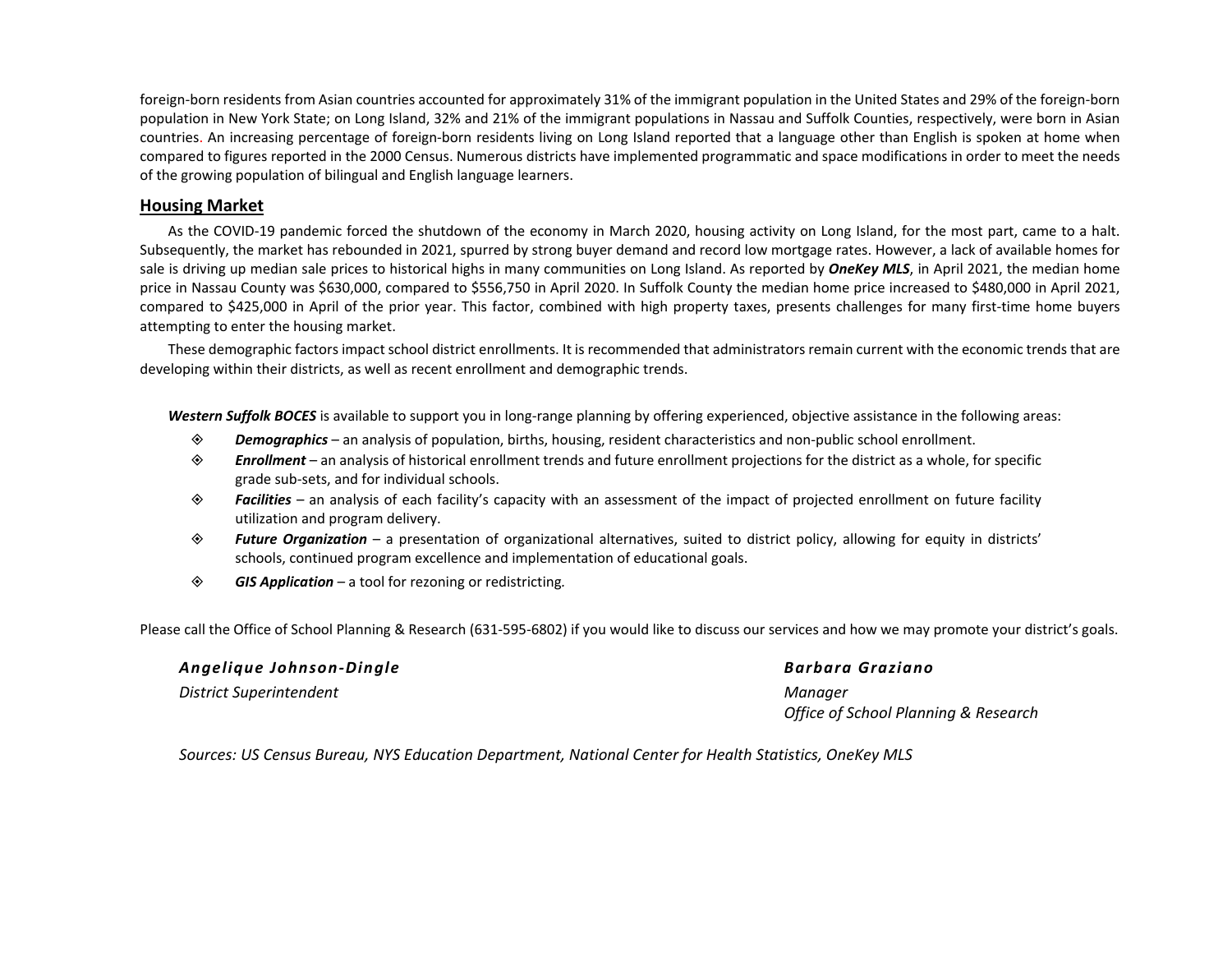

### **Long Island Region K - 12 Public School District Enrollment, 2014 - 2023**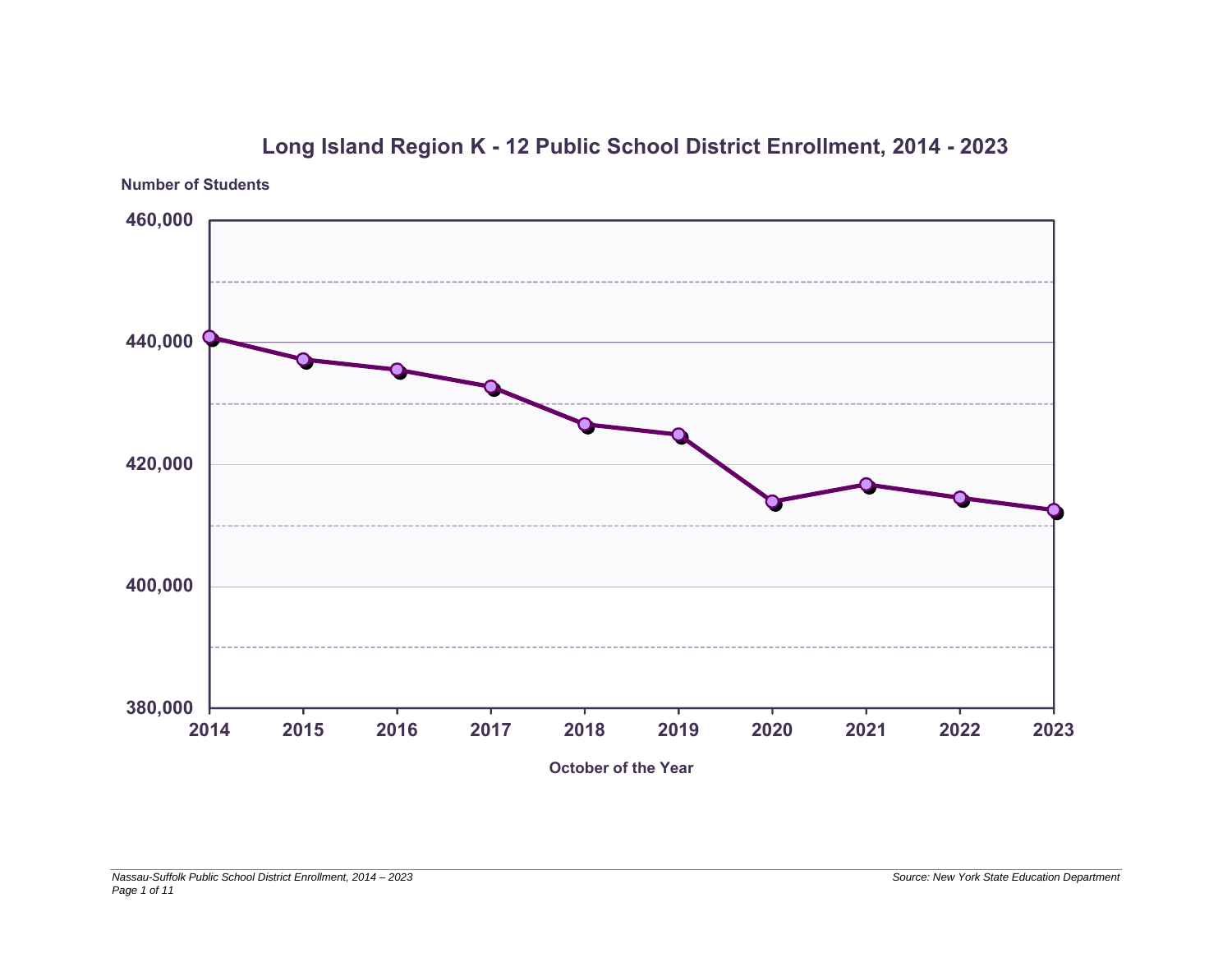

**Bi-County K - 12 Public School District Enrollment, 2014 - 2023**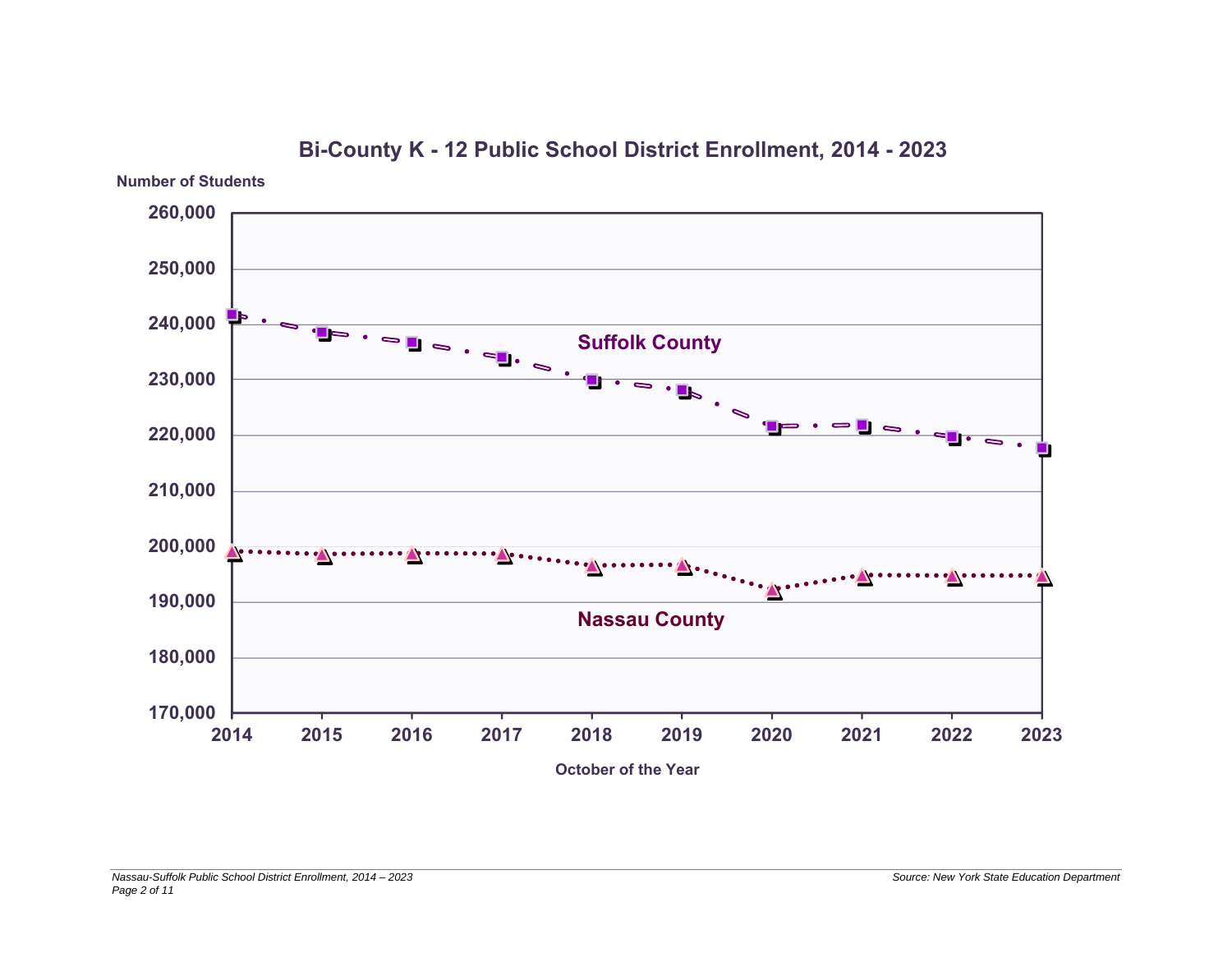

### **Long Island Region Public School District Enrollment, 2014 - 2023**



**Number of Students** 



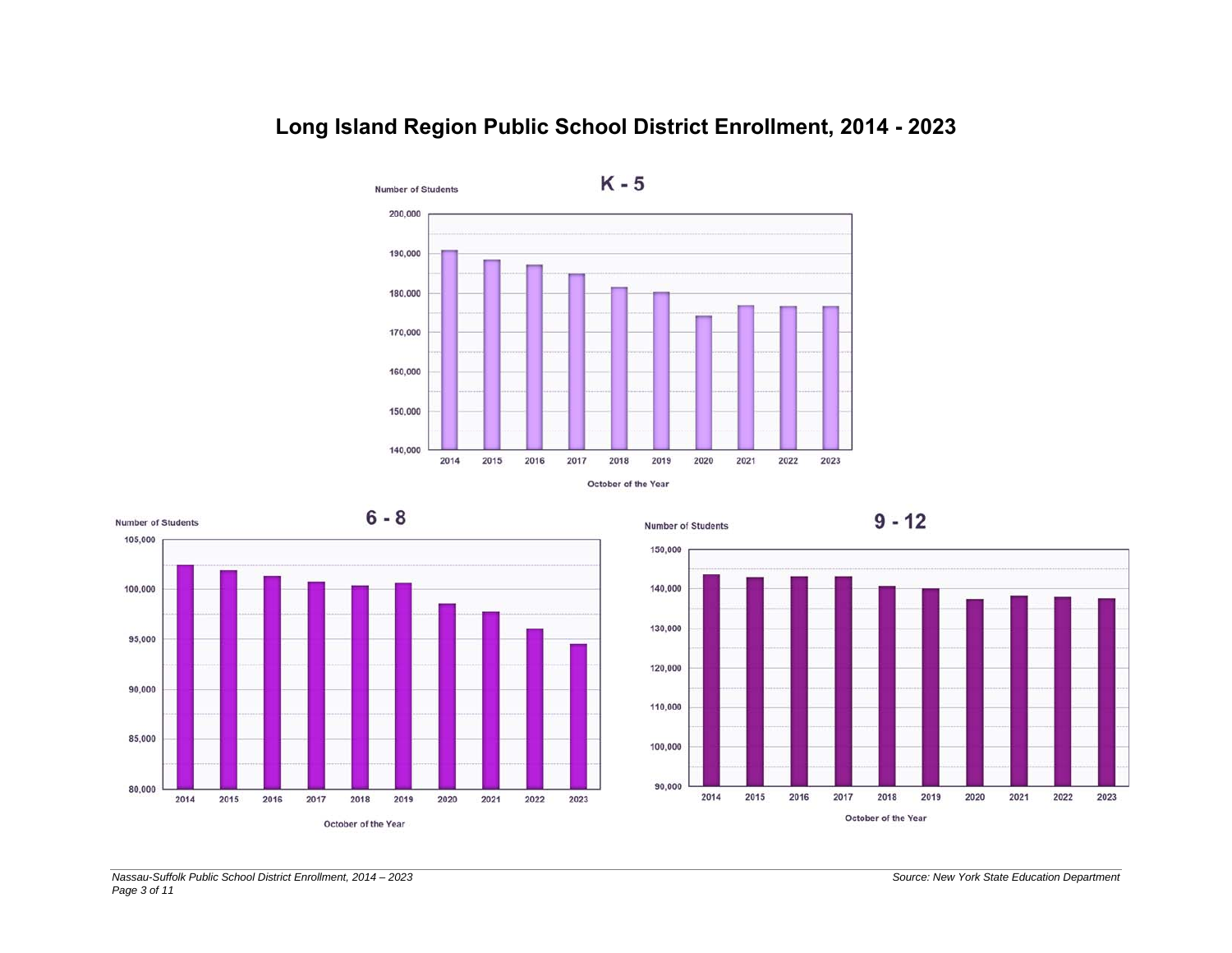| NASSAU/SUFFOLK REGION PUBLIC SCHOOL DISTRICT ENROLLMENT - HISTORICAL                      |         |         |         |         |         |         |         |
|-------------------------------------------------------------------------------------------|---------|---------|---------|---------|---------|---------|---------|
| <b>GRADE</b>                                                                              | Oct-14  | Oct-15  | Oct-16  | Oct-17  | Oct-18  | Oct-19  | Oct-20  |
|                                                                                           |         |         |         |         |         |         | prelim  |
| KINDERGARTEN                                                                              | 29,915  | 29,425  | 28,965  | 28,520  | 28,006  | 28,695  | 26,878  |
| <b>FIRST</b>                                                                              | 31,382  | 30,413  | 29,984  | 29,554  | 29,138  | 28,831  | 28,247  |
| <b>SECOND</b>                                                                             | 31,992  | 31,548  | 30,903  | 30,437  | 29,859  | 29,541  | 28,703  |
| <b>THIRD</b>                                                                              | 32,397  | 32,200  | 31,804  | 31,355  | 30,644  | 30,149  | 29,369  |
| <b>FOURTH</b>                                                                             | 32,183  | 32,620  | 32,626  | 32,154  | 31,713  | 31,121  | 30,035  |
| <b>FIFTH</b>                                                                              | 33,178  | 32,388  | 33,049  | 33,035  | 32,432  | 32,102  | 31,005  |
| <b>SIXTH</b>                                                                              | 34,062  | 33,460  | 32,727  | 33,444  | 33,479  | 32,898  | 32,022  |
| <b>SEVENTH</b>                                                                            | 34,070  | 34,198  | 33,934  | 33,113  | 33,649  | 33,727  | 32,848  |
| <b>EIGHTH</b>                                                                             | 34,405  | 34,262  | 34,643  | 34,223  | 33,221  | 34,059  | 33,684  |
| <b>NINTH</b>                                                                              | 36,879  | 35,226  | 35,401  | 35,363  | 34,627  | 34,650  | 33,937  |
| <b>TENTH</b>                                                                              | 36,079  | 36,642  | 35,612  | 35,901  | 35,428  | 34,873  | 34,121  |
| <b>ELEVENTH</b>                                                                           | 35,251  | 35,462  | 36,095  | 35,066  | 35,116  | 35,020  | 34,270  |
| <b>TWELFTH</b>                                                                            | 35,446  | 35,565  | 35,937  | 36,732  | 35,480  | 35,539  | 35,136  |
| <b>UNGRADED</b>                                                                           | 3,660   | 3,784   | 3,839   | 3,825   | 3,779   | 3,672   | 3,626   |
| <b>TOTAL</b>                                                                              | 440,899 | 437,193 | 435,519 | 432,722 | 426,571 | 424,877 | 413,881 |
| % CHANGE                                                                                  |         | $-0.8%$ | $-0.4%$ | $-0.6%$ | $-1.4%$ | $-0.4%$ | $-2.6%$ |
| NASSAU/SUFFOLK REGION PUBLIC SCHOOL DISTRICT ENROLLMENT - HISTORICAL (excluding ungraded) |         |         |         |         |         |         |         |
| <b>GRADE</b>                                                                              | Oct-14  | Oct-15  | Oct-16  | Oct-17  | Oct-18  | Oct-19  | Oct-20  |
|                                                                                           |         |         |         |         |         |         | prelim  |
| $K - 5$                                                                                   | 191,047 | 188,594 | 187,331 | 185,055 | 181,792 | 180,439 | 174,237 |
| % CHANGE                                                                                  |         | $-1.3%$ | $-0.7%$ | $-1.2%$ | $-1.8%$ | $-0.7%$ | $-3.4%$ |
| $6 - 8$                                                                                   | 102,537 | 101,920 | 101,304 | 100,780 | 100,349 | 100,684 | 98,554  |
| % CHANGE                                                                                  |         | $-0.6%$ | $-0.6%$ | $-0.5%$ | $-0.4%$ | 0.3%    | $-2.1%$ |
| $9 - 12$                                                                                  | 143,655 | 142,895 | 143,045 | 143,062 | 140,651 | 140,082 | 137,464 |

% CHANGE -0.5% 0.1% 0.0% -1.7% -0.4% -1.9%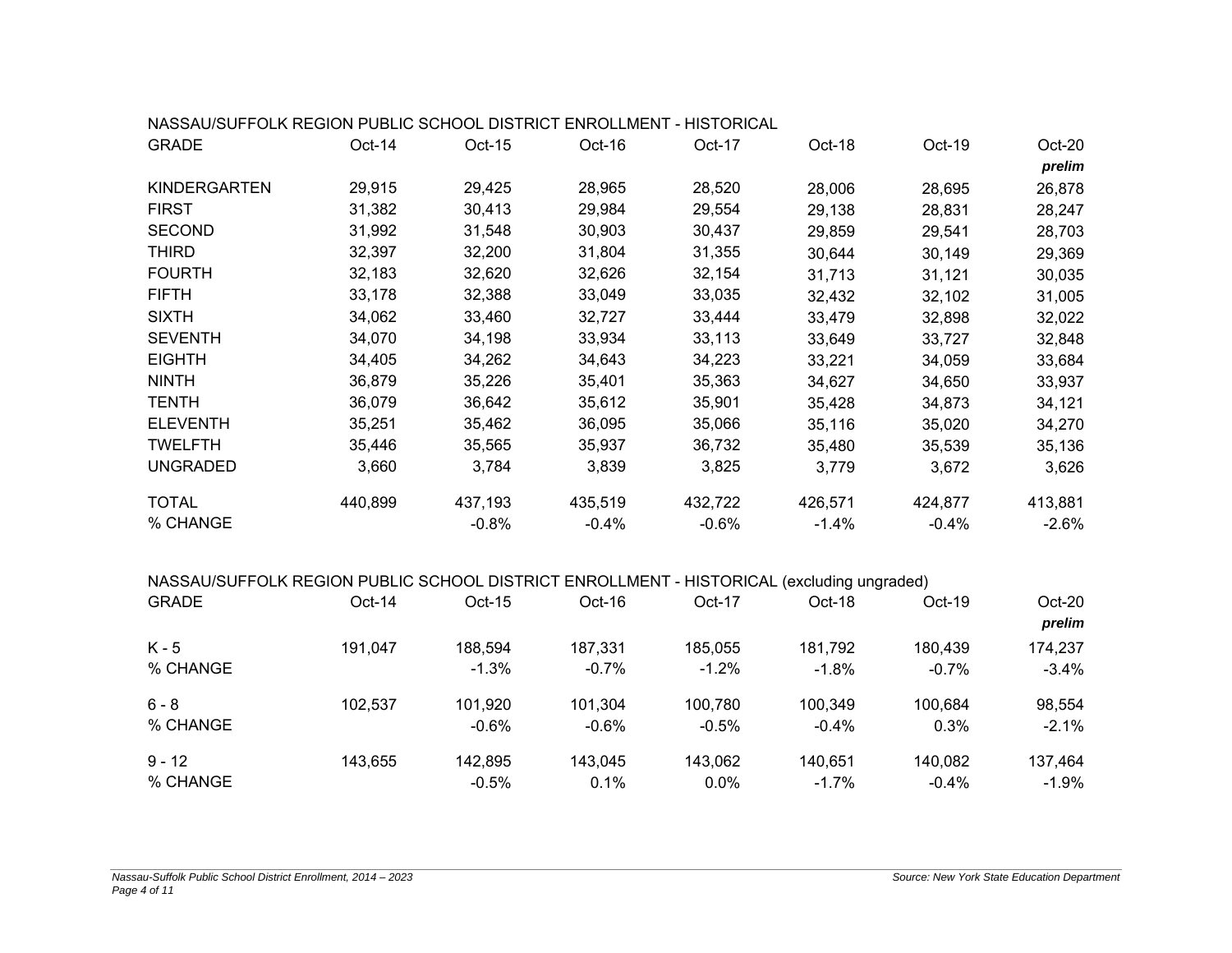#### NASSAU/SUFFOLK REGION PUBLIC SCHOOL DISTRICT ENROLLMENT - PROJECTED

| <b>GRADE</b>        | Oct-20  | Oct-21  | Oct-22  | $Oct-23$ |
|---------------------|---------|---------|---------|----------|
|                     | Actual  |         |         |          |
| <b>KINDERGARTEN</b> | 26,878  | 29,187  | 28,382  | 28,315   |
| <b>FIRST</b>        | 28,247  | 28,138  | 29,884  | 29,061   |
| <b>SECOND</b>       | 28,703  | 29,459  | 28,507  | 30,277   |
| <b>THIRD</b>        | 29,369  | 29,387  | 29,767  | 28,805   |
| <b>FOURTH</b>       | 30,035  | 30,109  | 29,760  | 30,145   |
| <b>FIFTH</b>        | 31,005  | 30,753  | 30,446  | 30,093   |
| <b>SIXTH</b>        | 32,022  | 31,725  | 31,161  | 30,851   |
| <b>SEVENTH</b>      | 32,848  | 32,641  | 32,007  | 31,437   |
| <b>EIGHTH</b>       | 33,684  | 33,378  | 32,945  | 32,304   |
| <b>NINTH</b>        | 33,937  | 34,774  | 34,278  | 33,830   |
| <b>TENTH</b>        | 34,121  | 34,749  | 35,073  | 34,575   |
| <b>ELEVENTH</b>     | 34,270  | 33,994  | 34,197  | 34,519   |
| <b>TWELFTH</b>      | 35,136  | 34,759  | 34,463  | 34,668   |
| <b>UNGRADED</b>     | 3,626   | 3,653   | 3,633   | 3,615    |
| <b>TOTAL</b>        | 413,881 | 416,706 | 414,503 | 412,495  |
| % CHANGE            |         | 0.7%    | $-0.5%$ | $-0.5\%$ |

#### NASSAU/SUFFOLK REGION PUBLIC SCHOOL DISTRICT ENROLLMENT - PROJECTED (excluding ungraded)

| <b>GRADE</b> | Oct-20  | Oct-21  | $Oct-22$ | $Oct-23$ |
|--------------|---------|---------|----------|----------|
|              | Actual  |         |          |          |
| K - 5        | 174,237 | 177,033 | 176,746  | 176,696  |
| % CHANGE     |         | 1.6%    | $-0.2%$  | 0.0%     |
| $6 - 8$      | 98,554  | 97,744  | 96,113   | 94,592   |
| % CHANGE     |         | $-0.8%$ | $-1.7\%$ | $-1.6%$  |
| $9 - 12$     | 137,464 | 138,276 | 138,011  | 137,592  |
| % CHANGE     |         | 0.6%    | $-0.2%$  | $-0.3%$  |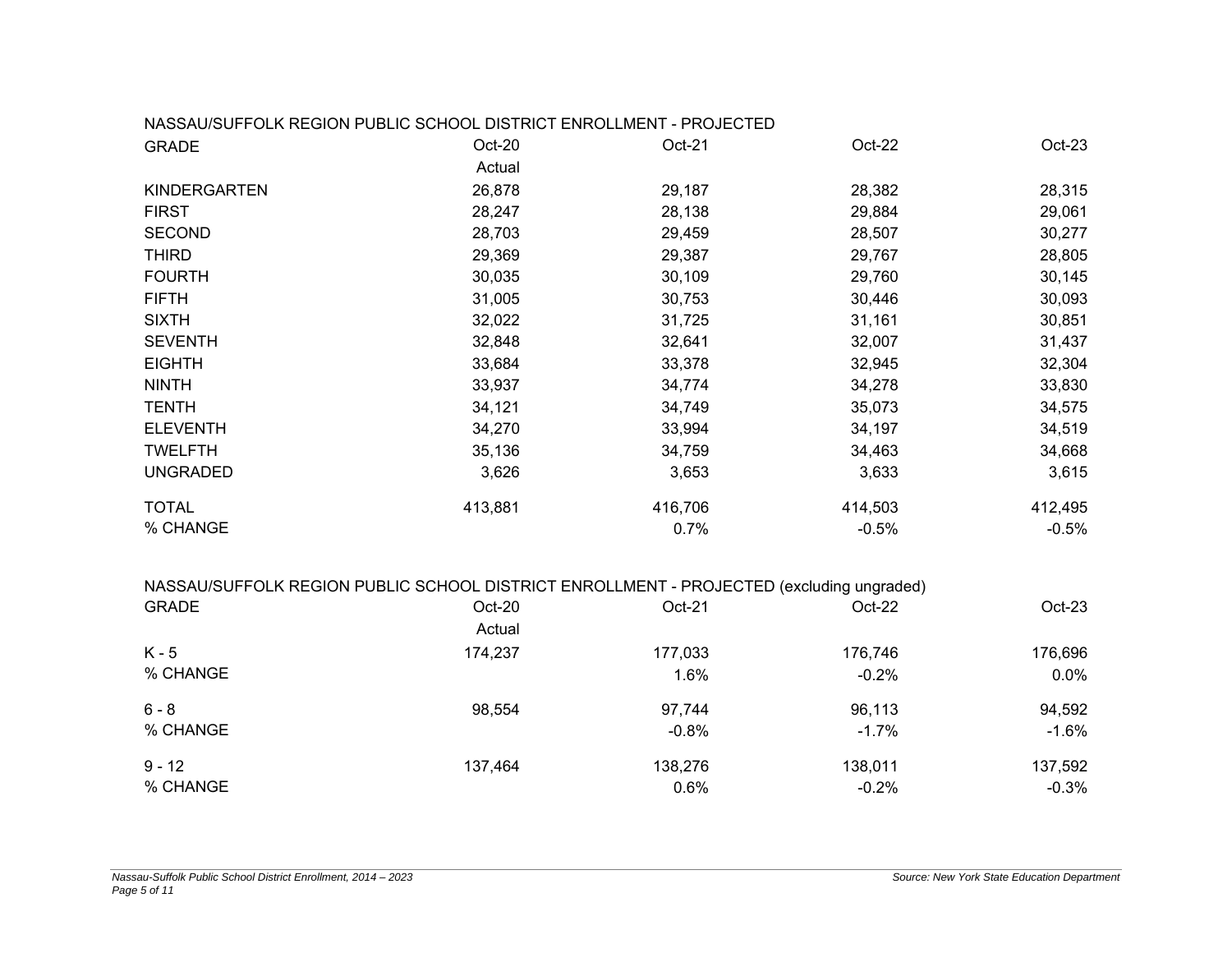

## **Nassau County Public School District Enrollment, 2014 - 2023**





**Number of Students** 



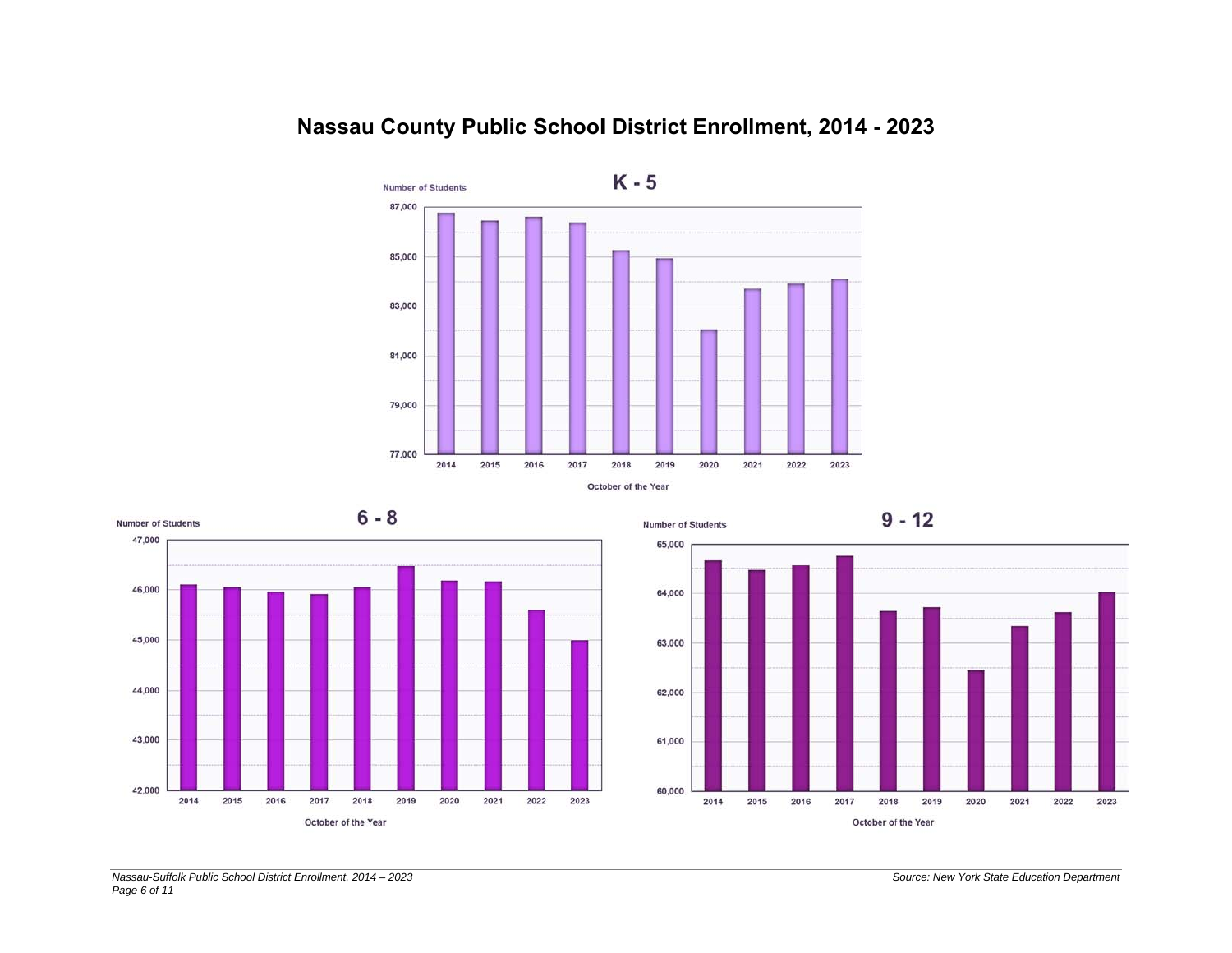| NASSAU COUNTY PUBLIC SCHOOL DISTRICT ENROLLMENT - HISTORICAL                      |         |         |         |         |         |         |         |
|-----------------------------------------------------------------------------------|---------|---------|---------|---------|---------|---------|---------|
| <b>GRADE</b>                                                                      | Oct-14  | Oct-15  | Oct-16  | Oct-17  | Oct-18  | Oct-19  | Oct-20  |
|                                                                                   |         |         |         |         |         |         | prelim  |
| KINDERGARTEN                                                                      | 13,783  | 13,632  | 13,403  | 13,233  | 12,923  | 13,361  | 12,508  |
| <b>FIRST</b>                                                                      | 14,365  | 14,088  | 13,934  | 13,796  | 13,723  | 13,491  | 13,290  |
| <b>SECOND</b>                                                                     | 14,486  | 14,540  | 14,475  | 14,262  | 13,991  | 13,952  | 13,472  |
| <b>THIRD</b>                                                                      | 14,603  | 14,752  | 14,741  | 14,838  | 14,476  | 14,201  | 13,919  |
| <b>FOURTH</b>                                                                     | 14,591  | 14,730  | 15,026  | 14,992  | 15,021  | 14,734  | 14,181  |
| <b>FIFTH</b>                                                                      | 14,955  | 14,729  | 15,032  | 15,276  | 15,157  | 15,225  | 14,682  |
| <b>SIXTH</b>                                                                      | 15,302  | 15,124  | 14,965  | 15,223  | 15,491  | 15,390  | 15,229  |
| <b>SEVENTH</b>                                                                    | 15,443  | 15,373  | 15,381  | 15,157  | 15,309  | 15,593  | 15,345  |
| <b>EIGHTH</b>                                                                     | 15,352  | 15,554  | 15,619  | 15,529  | 15,247  | 15,485  | 15,608  |
| <b>NINTH</b>                                                                      | 16,571  | 15,675  | 15,976  | 15,760  | 15,612  | 15,696  | 15,289  |
| <b>TENTH</b>                                                                      | 16,061  | 16,667  | 15,872  | 16,313  | 15,889  | 15,859  | 15,569  |
| <b>ELEVENTH</b>                                                                   | 15,909  | 15,935  | 16,476  | 15,743  | 16,075  | 15,828  | 15,702  |
| <b>TWELFTH</b>                                                                    | 16,143  | 16,195  | 16,262  | 16,962  | 16,073  | 16,340  | 15,897  |
| <b>UNGRADED</b>                                                                   | 1,588   | 1,633   | 1,614   | 1,605   | 1,590   | 1,557   | 1,568   |
| <b>TOTAL</b>                                                                      | 199,152 | 198,627 | 198,776 | 198,689 | 196,577 | 196,712 | 192,259 |
| % CHANGE                                                                          |         | $-0.3%$ | 0.1%    | 0.0%    | $-1.1%$ | 0.1%    | $-2.3%$ |
| NASSAU COUNTY PUBLIC SCHOOL DISTRICT ENROLLMENT - HISTORICAL (excluding ungraded) |         |         |         |         |         |         |         |
| <b>GRADE</b>                                                                      | Oct-14  | Oct-15  | Oct-16  | Oct-17  | Oct-18  | Oct-19  | Oct-20  |
|                                                                                   |         |         |         |         |         |         | prelim  |
| $K - 5$                                                                           | 86,783  | 86,471  | 86,611  | 86,397  | 85,291  | 84,964  | 82,052  |
| % CHANGE                                                                          |         | $-0.4%$ | 0.2%    | $-0.2%$ | $-1.3%$ | $-0.4%$ | $-3.4%$ |
| $6 - 8$                                                                           | 46,097  | 46,051  | 45,965  | 45,909  | 46,047  | 46,468  | 46,182  |
| % CHANGE                                                                          |         | $-0.1%$ | $-0.2%$ | $-0.1%$ | 0.3%    | 0.9%    | $-0.6%$ |
| $9 - 12$                                                                          | 64,684  | 64,472  | 64,586  | 64,778  | 63,649  | 63,723  | 62,457  |
| % CHANGE                                                                          |         | $-0.3%$ | 0.2%    | 0.3%    | $-1.7%$ | 0.1%    | $-2.0%$ |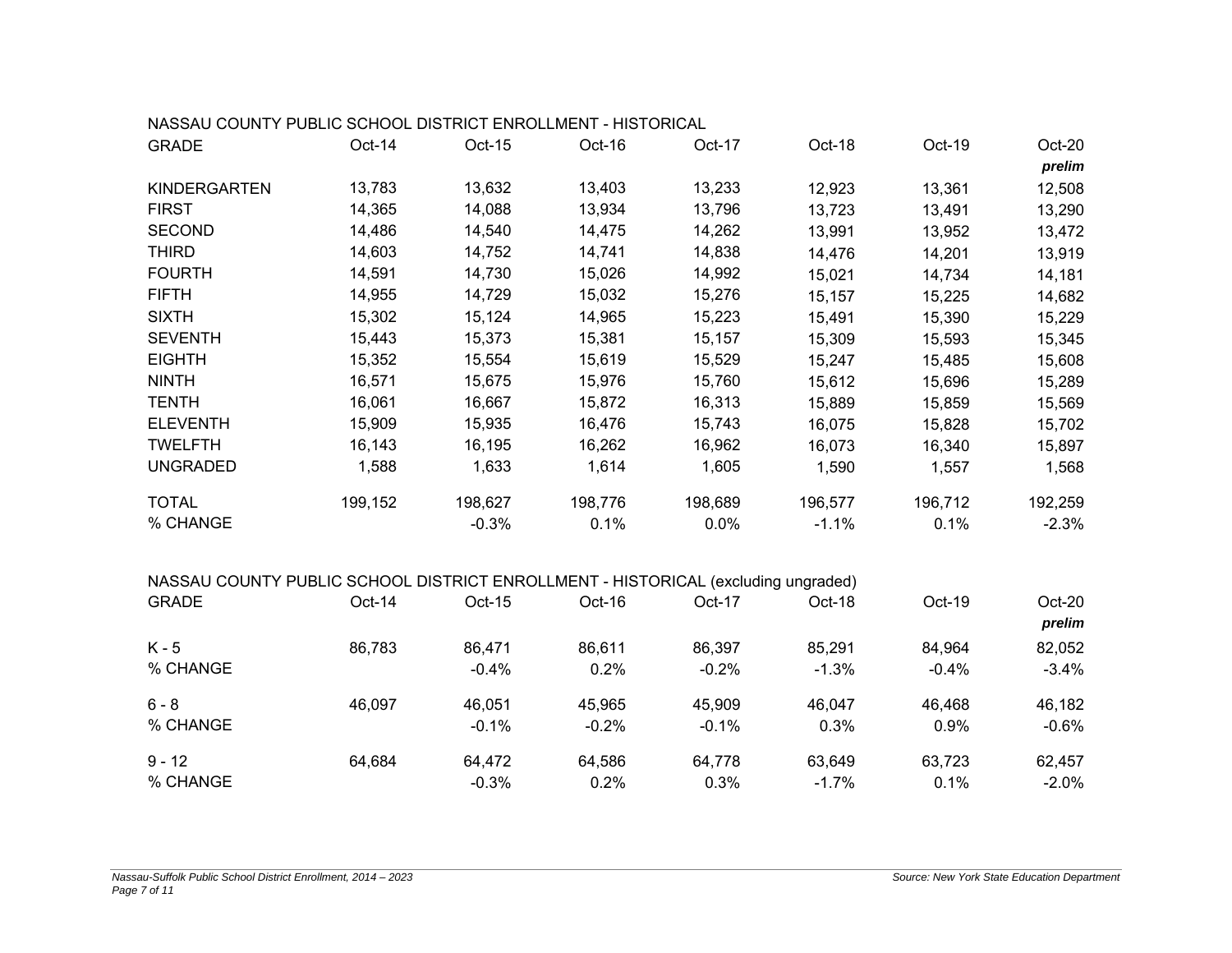|                     | NASSAU COUNTY PUBLIC SCHOOL DISTRICT ENROLLMENT - PROJECTED |         |         |          |
|---------------------|-------------------------------------------------------------|---------|---------|----------|
| <b>GRADE</b>        | Oct-20                                                      | Oct-21  | Oct-22  | $Oct-23$ |
|                     | Actual                                                      |         |         |          |
| <b>KINDERGARTEN</b> | 12,508                                                      | 13,718  | 13,367  | 13,362   |
| <b>FIRST</b>        | 13,290                                                      | 13,251  | 14,202  | 13,839   |
| <b>SECOND</b>       | 13,472                                                      | 13,932  | 13,491  | 14,459   |
| <b>THIRD</b>        | 13,919                                                      | 13,921  | 14,188  | 13,739   |
| <b>FOURTH</b>       | 14,181                                                      | 14,360  | 14,140  | 14,411   |
| <b>FIFTH</b>        | 14,682                                                      | 14,564  | 14,557  | 14,334   |
| <b>SIXTH</b>        | 15,229                                                      | 15,056  | 14,769  | 14,762   |
| <b>SEVENTH</b>      | 15,345                                                      | 15,492  | 15,182  | 14,892   |
| <b>EIGHTH</b>       | 15,608                                                      | 15,622  | 15,659  | 15,345   |
| <b>NINTH</b>        | 15,289                                                      | 15,960  | 15,899  | 15,937   |
| <b>TENTH</b>        | 15,569                                                      | 15,744  | 16,190  | 16,128   |
| <b>ELEVENTH</b>     | 15,702                                                      | 15,598  | 15,594  | 16,036   |
| <b>TWELFTH</b>      | 15,897                                                      | 16,046  | 15,939  | 15,935   |
| <b>UNGRADED</b>     | 1,568                                                       | 1,570   | 1,570   | 1,570    |
| <b>TOTAL</b>        | 192,259                                                     | 194,834 | 194,747 | 194,749  |
| % CHANGE            |                                                             | 1.3%    | 0.0%    | $0.0\%$  |

| NASSAU COUNTY PUBLIC SCHOOL DISTRICT ENROLLMENT - PROJECTED (excluding ungraded) |  |  |
|----------------------------------------------------------------------------------|--|--|

| <b>GRADE</b> | Oct-20 | $Oct-21$ | $Oct-22$ | $Oct-23$ |
|--------------|--------|----------|----------|----------|
|              | Actual |          |          |          |
| $K - 5$      | 82,052 | 83,746   | 83,945   | 84,144   |
| % CHANGE     |        | 2.1%     | 0.2%     | 0.2%     |
| $6 - 8$      | 46,182 | 46,170   | 45,610   | 44,999   |
| % CHANGE     |        | 0.0%     | $-1.2%$  | $-1.3%$  |
| $9 - 12$     | 62,457 | 63,348   | 63,622   | 64,036   |
| % CHANGE     |        | 1.4%     | 0.4%     | 0.7%     |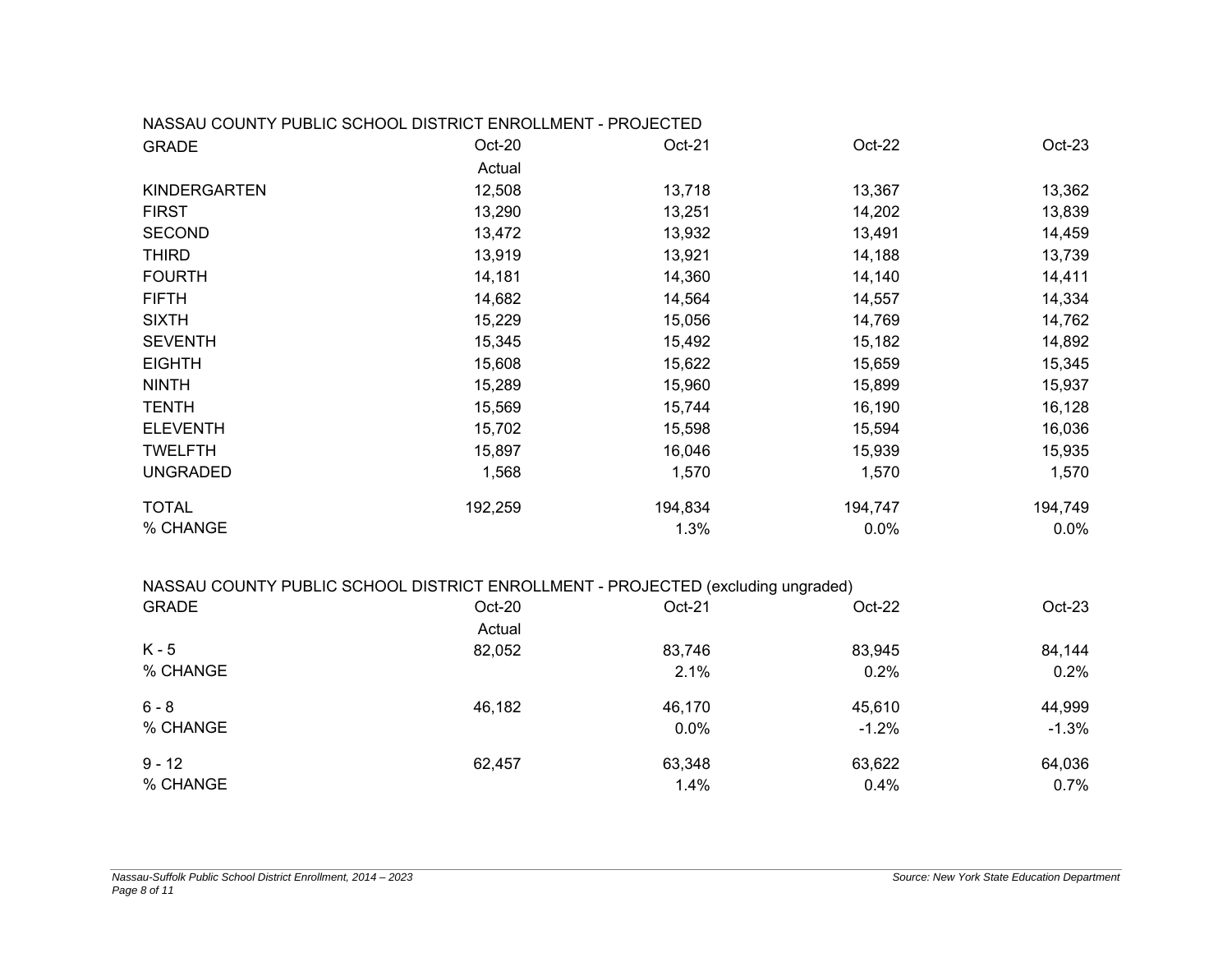

## **Suffolk County Public School District Enrollment, 2014 - 2023**



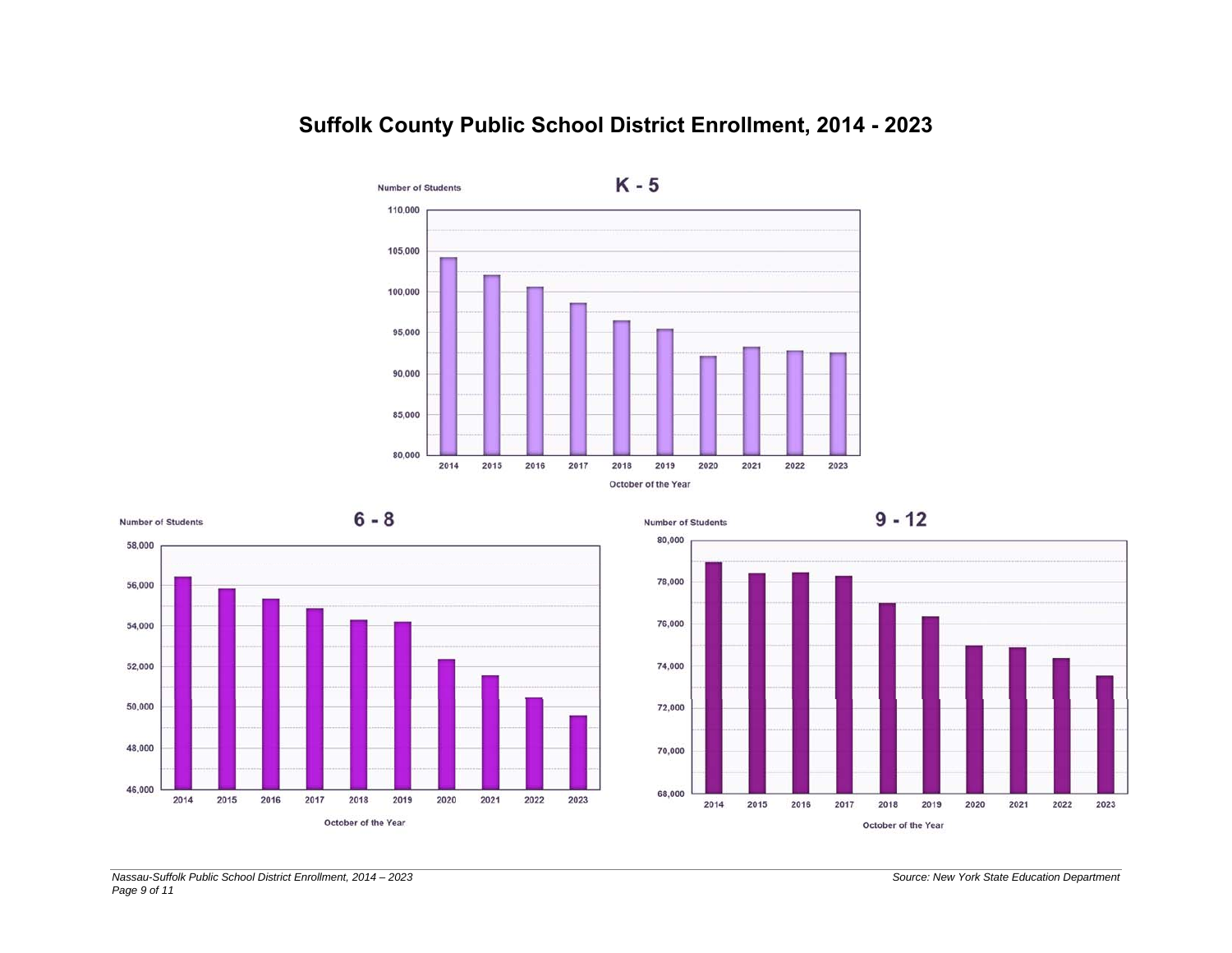| SUFFOLK COUNTY PUBLIC SCHOOL DISTRICT ENROLLMENT - HISTORICAL                      |         |         |         |         |         |         |         |
|------------------------------------------------------------------------------------|---------|---------|---------|---------|---------|---------|---------|
| <b>GRADE</b>                                                                       | Oct-14  | Oct-15  | Oct-16  | Oct-17  | Oct-18  | Oct-19  | Oct-20  |
|                                                                                    |         |         |         |         |         |         | prelim  |
| KINDERGARTEN                                                                       | 16,132  | 15,793  | 15,562  | 15,287  | 15,083  | 15,334  | 14,370  |
| <b>FIRST</b>                                                                       | 17,017  | 16,325  | 16,050  | 15,758  | 15,415  | 15,340  | 14,957  |
| <b>SECOND</b>                                                                      | 17,506  | 17,008  | 16,428  | 16,175  | 15,868  | 15,589  | 15,231  |
| <b>THIRD</b>                                                                       | 17,794  | 17,448  | 17,063  | 16,517  | 16,168  | 15,948  | 15,450  |
| <b>FOURTH</b>                                                                      | 17,592  | 17,890  | 17,600  | 17,162  | 16,692  | 16,387  | 15,854  |
| <b>FIFTH</b>                                                                       | 18,223  | 17,659  | 18,017  | 17,759  | 17,275  | 16,877  | 16,323  |
| <b>SIXTH</b>                                                                       | 18,760  | 18,336  | 17,762  | 18,221  | 17,988  | 17,508  | 16,793  |
| <b>SEVENTH</b>                                                                     | 18,627  | 18,825  | 18,553  | 17,956  | 18,340  | 18,134  | 17,503  |
| <b>EIGHTH</b>                                                                      | 19,053  | 18,708  | 19,024  | 18,694  | 17,974  | 18,574  | 18,076  |
| <b>NINTH</b>                                                                       | 20,308  | 19,551  | 19,425  | 19,603  | 19,015  | 18,954  | 18,648  |
| <b>TENTH</b>                                                                       | 20,018  | 19,975  | 19,740  | 19,588  | 19,539  | 19,014  | 18,552  |
| <b>ELEVENTH</b>                                                                    | 19,342  | 19,527  | 19,619  | 19,323  | 19,041  | 19,192  | 18,568  |
| <b>TWELFTH</b>                                                                     | 19,303  | 19,370  | 19,675  | 19,770  | 19,407  | 19,199  | 19,239  |
| <b>UNGRADED</b>                                                                    | 2,072   | 2,151   | 2,225   | 2,220   | 2,189   | 2,115   | 2,058   |
| <b>TOTAL</b>                                                                       | 241,747 | 238,566 | 236,743 | 234,033 | 229,994 | 228,165 | 221,622 |
| % CHANGE                                                                           |         | $-1.3%$ | $-0.8%$ | $-1.1%$ | $-1.7%$ | $-0.8%$ | $-2.9%$ |
| SUFFOLK COUNTY PUBLIC SCHOOL DISTRICT ENROLLMENT - HISTORICAL (excluding ungraded) |         |         |         |         |         |         |         |
| <b>GRADE</b>                                                                       | Oct-14  | Oct-15  | Oct-16  | Oct-17  | Oct-18  | Oct-19  | Oct-20  |
|                                                                                    |         |         |         |         |         |         | prelim  |
| $K - 5$                                                                            | 104,264 | 102,123 | 100,720 | 98,658  | 96,501  | 95,475  | 92,185  |
| % CHANGE                                                                           |         | $-2.1%$ | $-1.4%$ | $-2.0%$ | $-2.2%$ | $-1.1%$ | $-3.4%$ |
| $6 - 8$                                                                            | 56,440  | 55,869  | 55,339  | 54,871  | 54,302  | 54,216  | 52,372  |
| % CHANGE                                                                           |         | $-1.0%$ | $-0.9%$ | $-0.8%$ | $-1.0%$ | $-0.2%$ | $-3.4%$ |
| $9 - 12$                                                                           | 78,971  | 78,423  | 78,459  | 78,284  | 77,002  | 76,359  | 75,007  |
| % CHANGE                                                                           |         | $-0.7%$ | 0.0%    | $-0.2%$ | $-1.6%$ | $-0.8%$ | $-1.8%$ |